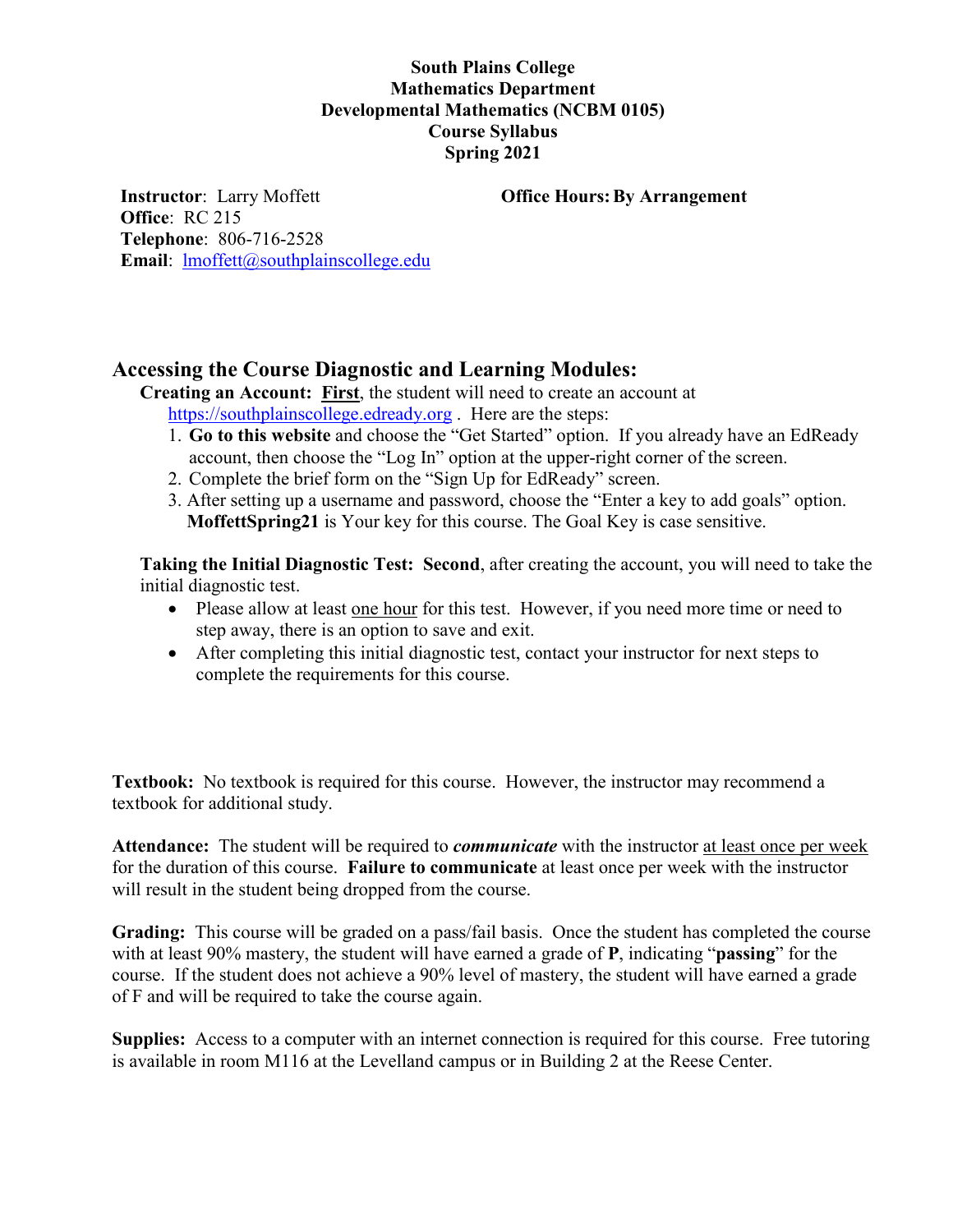**Diversity:** In this class, the teacher will establish and support an environment that values and nurtures individual and group differences and encourages engagement and interaction. Understanding and respecting multiple experiences and perspectives will serve to challenge and stimulate all of us to learn about others, about the larger world and about ourselves. By promoting diversity and intellectual exchange, we will not only mirror society as it is, but also model society as it should and can be.

**Disability:** Students with disabilities, including but not limited to physical, psychiatric, or learning disabilities, who wish to request accommodations in this class should notify the Disability Services Office early in the semester so that the appropriate arrangements may be made. In accordance with federal law, a student requesting accommodations must provide acceptable documentation of his/her disability to the Disability Services Office. For more information, call or visit the Disability Services Office at Levelland (Student Health & Wellness Office) 806-716-2577, Reese Center (Building 8) & Lubbock Center 806-716-4675, or Plainview Center (Main Office) 806-716-4302 or 806-296-9611.

**Nondiscrimination Policy:** South Plains College does not discriminate on the basis of race, color, national origin, sex, disability or age in its programs and activities. The following person has been designated to handle inquiries regarding the non-discrimination policies: Vice President for Student Affairs, South Plains College, 1401 College Avenue, Box 5, Levelland, TX 79336. Phone number 806-716-2360.

**COVID-19 STATEMENT:** It is the policy of South Plains College for the Spring 2021 semester that as a condition of on-campus enrollment, all students are required to engage in safe behaviors to avoid the spread of COVID-19 in the SPC community. Such behaviors specifically include the requirement that all students properly wear CDC-compliant face coverings while in SPC buildings including in classrooms, labs, hallways, and restrooms. Failure to comply with this policy may result in dismissal from the current class session. If the student refuses to leave the classroom or lab after being dismissed, the student may be referred to the Dean of Students on the Levelland campus or the Dean/Director of external centers for Student Code of Conduct Violation. Students who believe they have been exposed or may be COVID-19 positive, must contact Health Services, DeEtte Edens, BSN, RN at (806) 716-2376 or [dedens@southplainscollege.edu](mailto:dedens@southplainscollege.edu)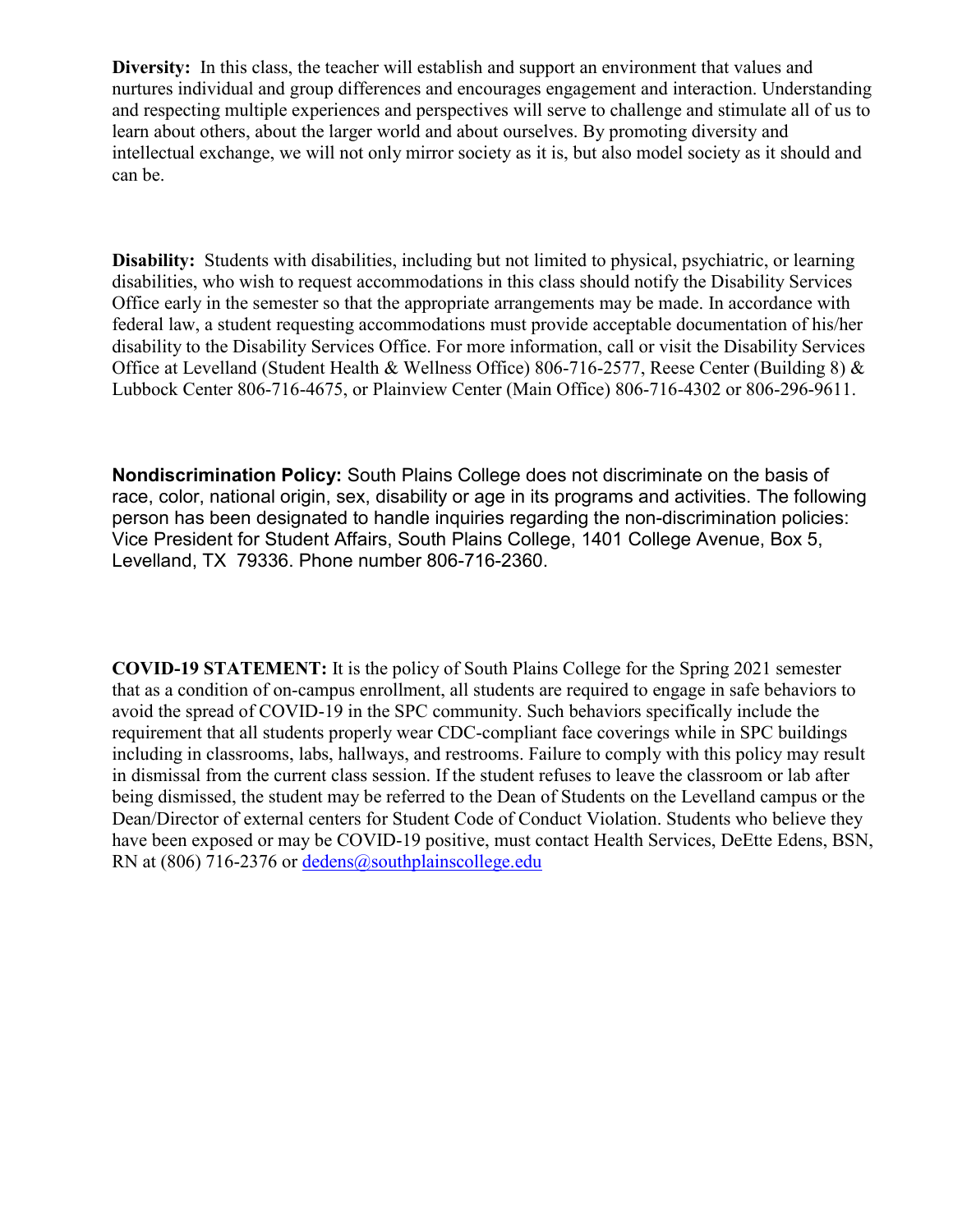## **South Plains College Common Course Syllabus: NCBM 0105 Revised January 2021**

**Department:** Mathematics, Engineering, and Computer Science **Discipline:** Mathematics **Course Number:** NCBM 0105 **Course Title:** Developmental Mathematics **Available Formats:** internet **Campuses:** Levelland, Reese, Plainview, and Lubbock Center

# **Course Description: NCBM 0105 - Developmental Mathematics (BASE NCBM). (1:1:0)**

Topics in mathematics, such as arithmetic operations, basic algebraic concepts and notation, geometry. And real and complex number systems are taught to prepare students for MATH 0315, MATH 0332, MATH 0337, or MATH 0342.

**Prerequisite:** An ABE score on the TSIA.

**Credit:** 1 **Lecture:** 0 **Lab:** 3

**Textbook:** None, use of EdReady required

**Supplies:** Please see the instructor's course information sheet for specific supplies.

#### **This course partially satisfies a Core Curriculum Requirement**: No

**Student Learning Outcomes:** Upon completion of this course and receiving a passing grade, the student will be able to:

- 1. Use appropriate symbolic notation and vocabulary to communicate, interpret, and explain mathematical concepts.
- 2. Define, represent, and perform operations on real numbers, applying numeric reasoning to investigate and describe quantitative relationships and solve real world problems in a variety of contexts.
- 3. Use algebraic reasoning to solve problems that require ratios, rates, percentages, and proportions in a variety of contexts using multiple representations.
- 4. Apply algebraic reasoning to manipulate expressions and equations to solve real world problems.
- 5. Use graphs, tables, and technology to analyze, interpret, and compare data sets.
- 6. Construct and use mathematical models in verbal, algebraic, graphical, and tabular form to solve problems from a variety of contexts and to make predictions and decisions.

#### **Student Learning Outcomes Assessment:** None

**Course Evaluation:** EdReady will evaluate the mastery of each student and give a score between 0 and 100.

**Plagiarism** violations include, but are not limited to, the following:

1. Turning in a paper that has been purchased, borrowed, or downloaded from another student, an online term paper site, or a mail order term paper mill;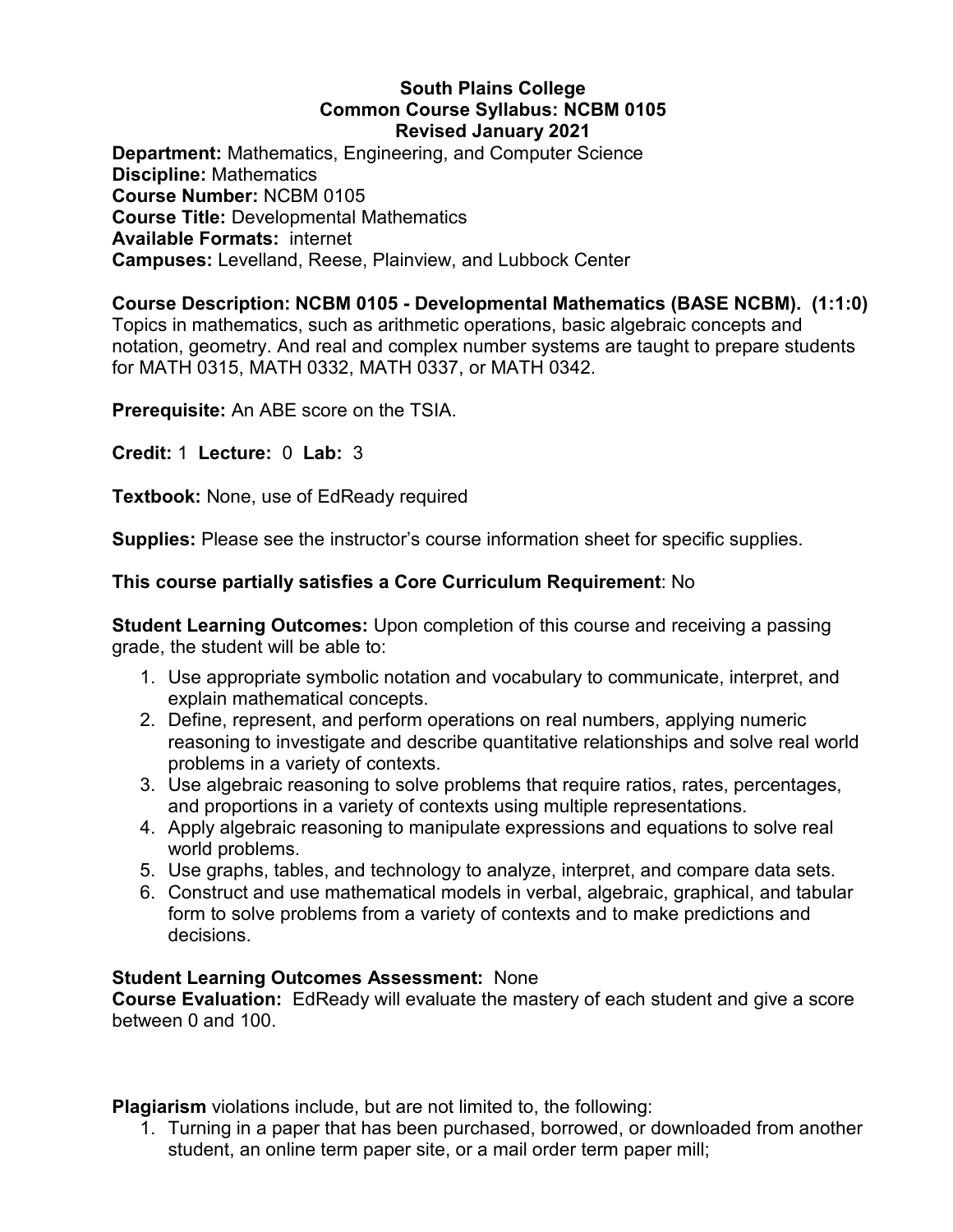- 2. Cutting and pasting together information from books, articles, other papers, or online sites without providing proper documentation;
- 3. Using direct quotations (three or more words) from a source without showing them to be direct quotations and citing them; or
- 4. Missing in-text citations.

**Cheating** violations include, but are not limited to, the following:

- 1. Obtaining an examination by stealing or collusion;
- 2. Discovering the content of an examination before it is given;
- 3. Using an unauthorized source of information (notes, textbook, text messaging, internet, apps) during an examination, quiz, or homework assignment;
- 4. Entering an office or building to obtain an unfair advantage;
- 5. Taking an examination for another;
- 6. Altering grade records;
- 7. Copying another's work during an examination or on a homework assignment;
- 8. Rewriting another student's work in Peer Editing so that the writing is no longer the original student's;
- 9. Taking pictures of a test, test answers, or someone else's paper.

**Student Code of Conduct Policy:** Any successful learning experience requires mutual respect on the part of the student and the instructor. Neither instructor nor student should be subject to others' behavior that is rude, disruptive, intimidating, aggressive, or demeaning**.**  Student conduct that disrupts the learning process or is deemed disrespectful or threatening shall not be tolerated and may lead to disciplinary action and/or removal from class.

**Diversity Statement:** In this class, the teacher will establish and support an environment that values and nurtures individual and group differences and encourages engagement and interaction. Understanding and respecting multiple experiences and perspectives will serve to challenge and stimulate all of us to learn about others, about the larger world and about ourselves. By promoting diversity and intellectual exchange, we will not only mirror society as it is, but also model society as it should and can be.

**Disability Statement:** Students with disabilities, including but not limited to physical, psychiatric, or learning disabilities, who wish to request accommodations in this class should notify the Disability Services Office early in the semester so that the appropriate arrangements may be made. In accordance with federal law, a student requesting accommodations must provide acceptable documentation of his/her disability to the Disability Services Office. For more information, call or visit the Disability Services Office at Levelland (Student Health & Wellness Office) 806-716-2577, Reese Center (Building 8) 806-716-4675, or Plainview Center (Main Office) 806-716-4302 or 806-296-9611.

**Title IX Pregnancy Accommodations Statement:** If you are pregnant, or have given birth within six months, Under Title IX you have a right to reasonable accommodations to help continue your education. To [activate](http://www.southplainscollege.edu/employees/manualshandbooks/facultyhandbook/sec4.php) accommodations you must submit a Title IX pregnancy accommodations request, along with specific medical documentation, to the Director of Health and Wellness. Once approved, notification will be sent to the student and instructors. It is the student's responsibility to work with the instructor to arrange accommodations. Contact the Director of Health and Wellness at 806-716-2362 or [email](http://www.southplainscollege.edu/employees/manualshandbooks/facultyhandbook/sec4.php) [cgilster@southplainscollege.edu](mailto:cgilster@southplainscollege.edu) for assistance.